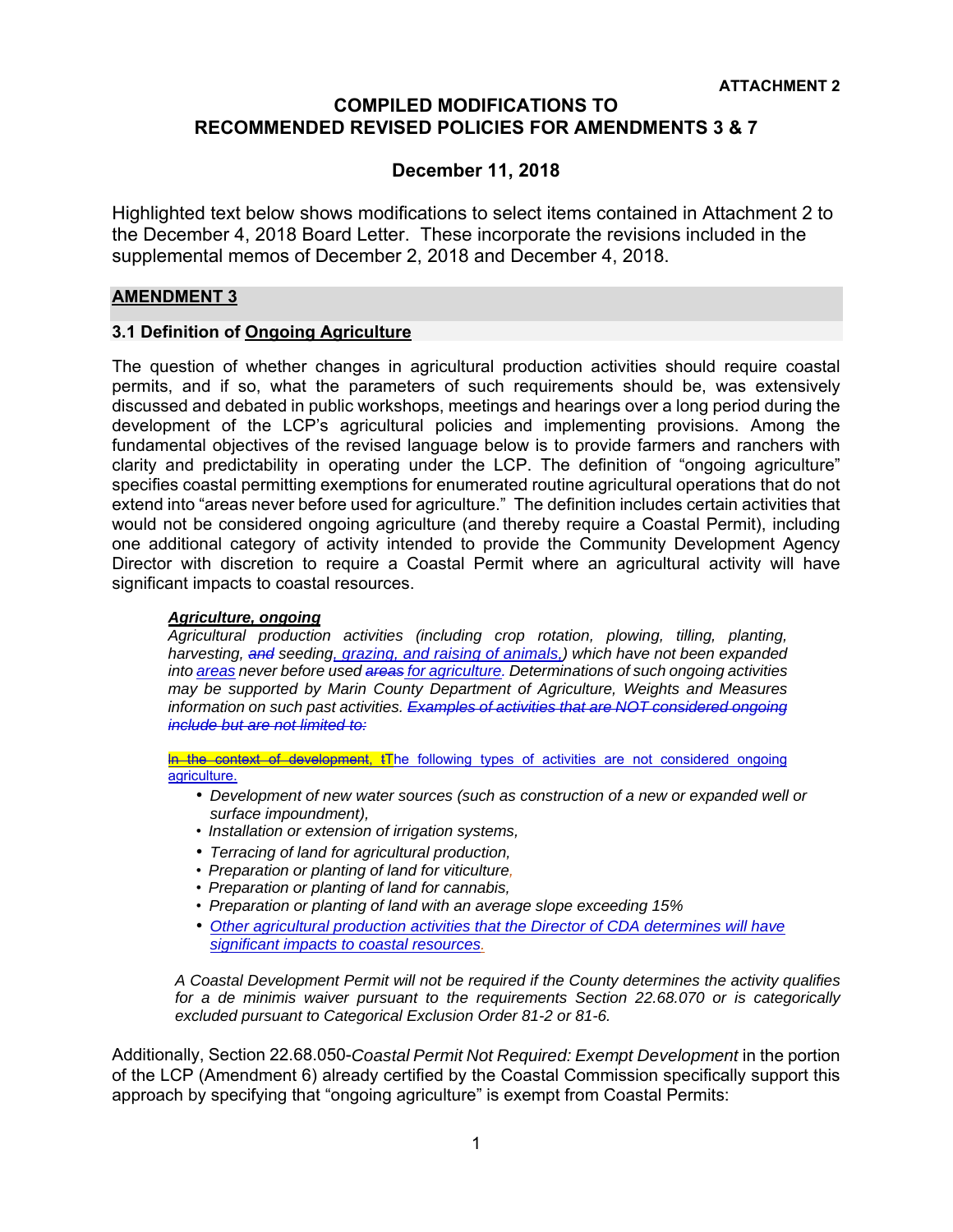# **Section 22.68.030 – Coastal Permit Required**

A Coastal Permit is required for development in the Coastal Zone that is undertaken by any person, including a private entity or a state or local agency, unless the development is categorically excluded (per Section 22.68.040), **exempt (per Section 22.68.050)**, or qualifies for a De Minimis Waiver (per Section 22.68.070).*(emphasis added)* 

#### **Section 22.68.050-Coastal Permit Not Required: Exempt Development**

- **A.** The following development shall be exempt from the requirements of Section 22.68.030 unless listed as non-exempt by Section 22.68.060**..***.*
- **12. Ongoing Agricultural Activities**. See Chapter 22.130 for definition.

# **Revisions to Table 5-1-a Allowed Uses and Permit Requirements for Coastal Agricultural and Resource-Related Districts.**

Footnote "6" applied to the "agriculture accessory activities" and "agriculture accessory structure" currently provides that these land uses are "(6) Only allowed where an agricultural dwelling is first approved" in the C-APZ. However, the primary purpose of the C-APZ is protect and continue agricultural use, so making such agricultural use dependent on the presence of an agricultural dwelling does not further that purpose. It is quite reasonable to expect, and encourage, agricultural uses on parcels that do not currently have a dwelling upon them. It would be counterproductive to make such agricultural use dependent on having a house, and could even create an incentive for an operator to seek construction of a house to meet the requirement. This provision was likely carried over from the traditional requirements in residential zones, where the principal use is placing a home on the lot, and not having the lot developed with an accessory structure as an independent use. In the C-APZ the opposite is true – its purpose is agriculture, and agricultural uses should not be dependent on the construction of a house. The removal of Footnote 6 corrects that problem. In addition, in order to add to clarify the relationship of C-APZ Land Use Table 5-1 a and ongoing agriculture, footnote "(11)" has been added to reference the definition of "Agriculture, Ongoing" and how it applies to the C-APZ land uses. (Exhibit 3)

#### (EXCERPT) **TABLE 5-1-a - ALLOWED USES AND PERMIT REQUIREMENTS FOR COASTAL AGRICULTURAL & RESOURCE-RELATED DISTRICTS**

| .<br><b>LAND USE</b> $(1)$        | C-APZ<br>Agricultural<br>Production<br>(11) | PERMIT REQUIREMENT BY DISTRICT<br><b>C-ARP</b><br>Agricultural<br>Residential<br>Planned<br>(11) | C-OA<br>Open Area<br>(11) | See<br><b>Standards</b><br>in Section: |
|-----------------------------------|---------------------------------------------|--------------------------------------------------------------------------------------------------|---------------------------|----------------------------------------|
| <b>AGRICULTURE, MARICULTURE</b>   |                                             |                                                                                                  |                           |                                        |
| Agricultural accessory activities | PP(6), E                                    | PP(10), P                                                                                        | <b>PP</b>                 | 22.32.021                              |
| Agricultural accessory structures | PP(6), E                                    | PP(10), P                                                                                        | <b>PP</b>                 | 22.32.022                              |

#### **Notes:**

 $\overline{\phantom{a}}$ 

(4) Dairy operations allowed only on a site of 50 acres or larger.

<sup>(1)</sup> Listed land uses must be consistent with definitions in Article VIII Section 22.130.030 (Development Code Definitions). (2) Design review requirements are contained in Chapter 22.42 rather than in the LCP and such design review requirements apply independent of, and in addition to, coastal permit requirements.